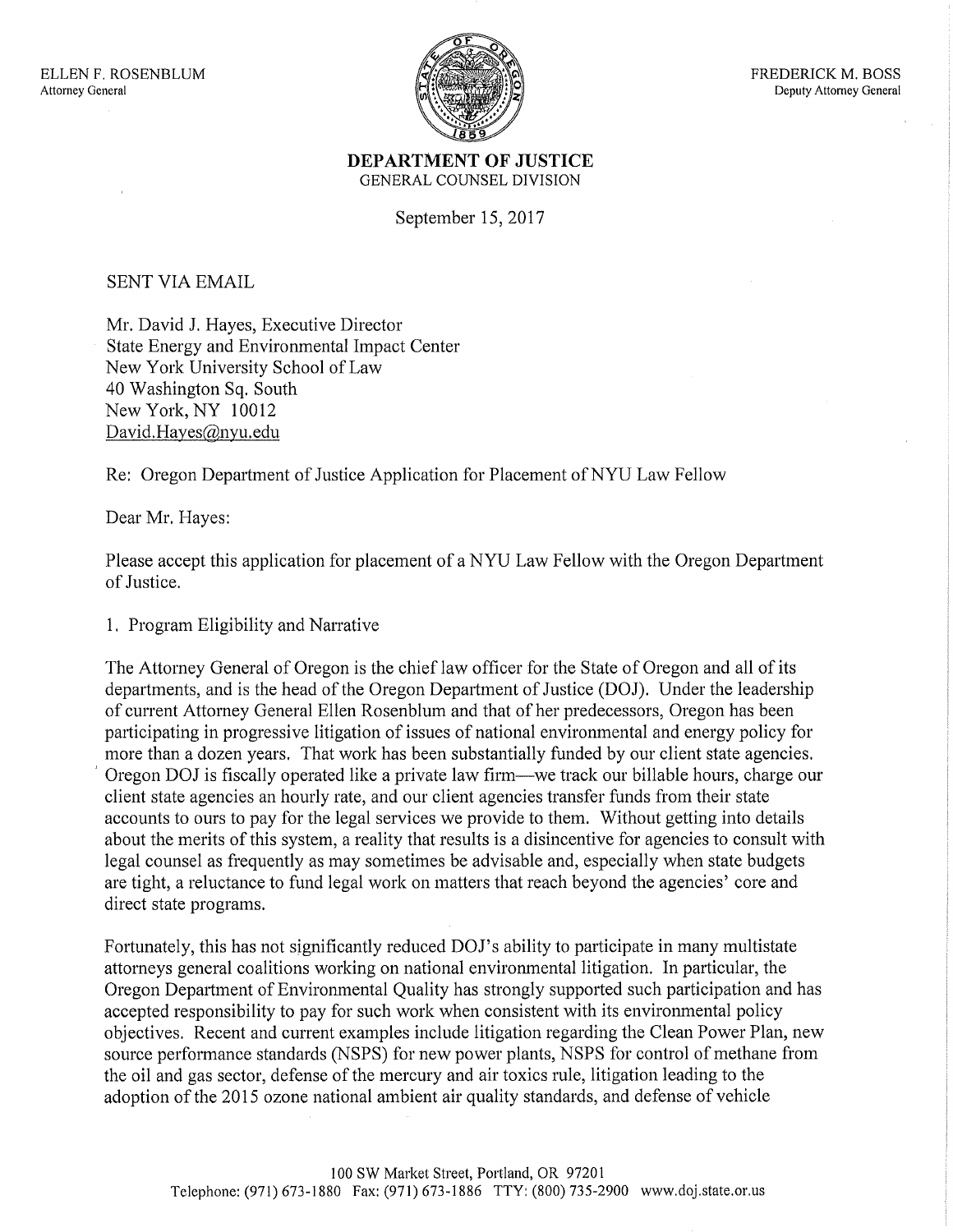Mr. Hayes September 15, 2017 Page 2

greenhouse gas emissions standards. That said, however, we are a relatively small state with limited resources, and our role in those matters is therefore usually limited to more of a "me too" role, and not as a primary contributing partner.

This year, with the aggressively regressive environmental policy proposals of the new federal Administration, such fiscal restraints are beginning to test our state agencies' budgetary limits. Not only are some agencies facing multistate litigation budget fatigue, but we are also encountering issues where the agency that would be naturally positioned to pay for such litigation is unable to do so due to state constitutional limits (e.g. limits on expenditure of highway funds by the Oregon Department of Transportation), or for which there may not be a state agency that is fiscally prepared to take on such expenses.

Having a NYU Law Fellow as a SAAG in our office could help us not only continue to play a strong contributing role in such matters and to participate in a broader range of substantive matters, but also could allow Oregon DOJ to play a more active and contributing role in those matters.

## 2. Program Structure

We are comfortable with the experience parameters described in your announcement--- for attorneys with five to ten years practice experience in clean energy, climate change, and environmental issues. Our preference would be for the SAAG to be a member of the Oregon State Bar, though membership in another bar would be required at minimum, of course. We intend for the SAAG to report to me, the Attorney-in-Charge (AIC) of the Natural Resources Section (NRS) in the General Counsel Division. I have been responsible for coordinating and overseeing most of the state's participation in multistate environmental litigation matters for the last five years, and I have authority to seek approval for participation in such matters directly from the Attorney General.

## 3. Budget Proposal and Confirmation of Authority

The salary for Assistant Attorneys General (AAGs) and Sr. AAGs at Oregon DOJ is between \$6,513.00 and \$12,183.00 per month, depending primarily on the years of legal practice experience of the individual (it takes about 16 years of practice for AA Gs to reach the top of the pay scale, for example). We would strongly prefer that the salary of the SAAG be in conformity with that range, while acknowledging that the SAAG's salary could include consideration that the SAAG would not have the benefit of other state employment benefits, such as health insurance or membership in the state retirement plan.

Our preference and proposal is that the SAAG track billable hours like other attorneys at Oregon DOJ, that we be authorized to bill agencies for hours worked by the SAAG on multistate litigation matters (where the agencies have agreed to provide funding), and that the SAAG be available to work on limited and occasional other billable environmental and energy matters for our state agency clients. Such flexibility would allow us to apply the experience and expetiise of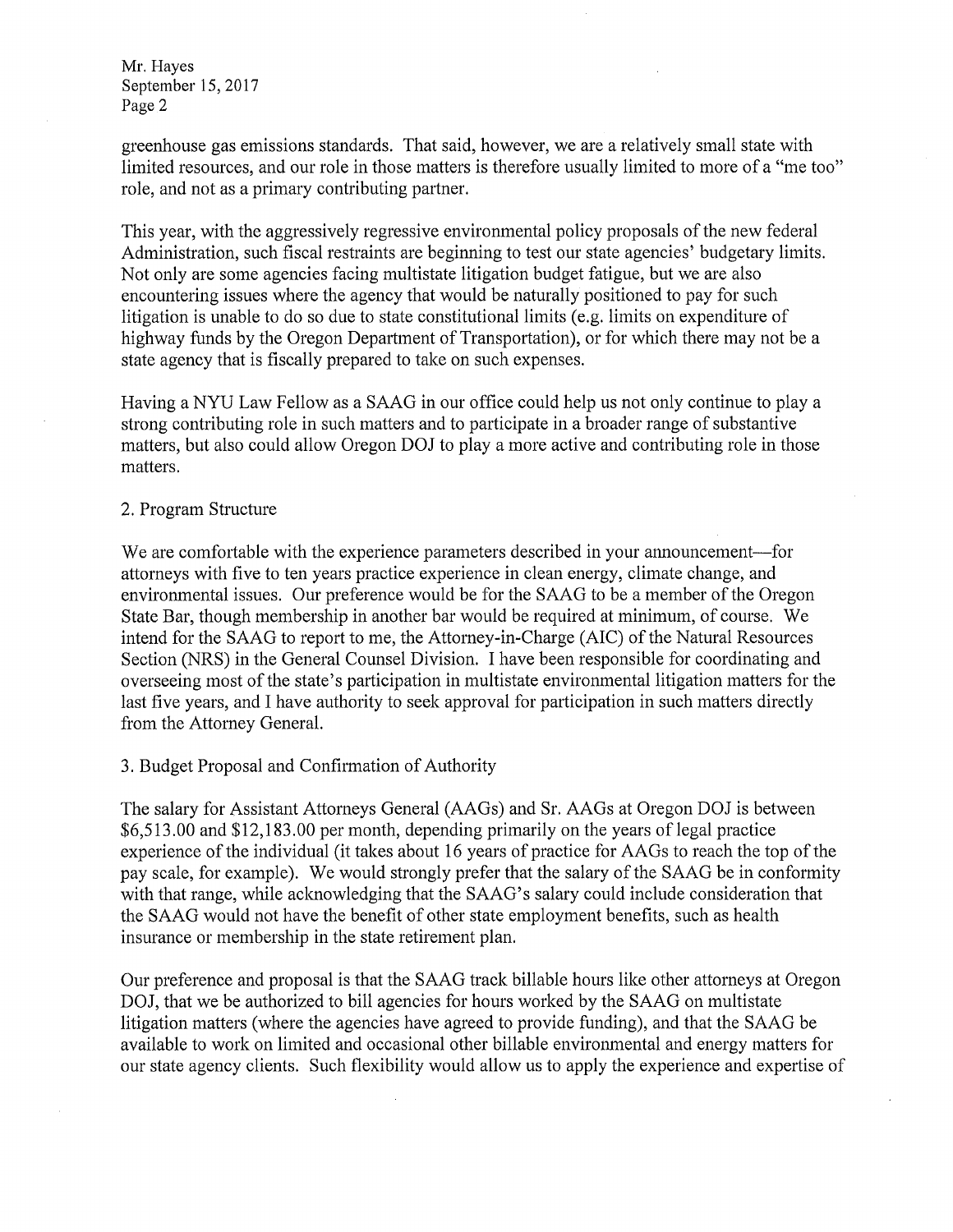**Mr.** Hayes September 15, 2017 Page 3

existing AAGs to work on additional multistate matters, while still keeping the SAAG's workload predominately on such matters.

The Oregon Attorney General has broad authority to hire special legal assistants as she deems appropriate under Oregon Revised Statute 180.140 (5). I certify that Oregon DOJ has authority to hire an NYU Law Fellow as a SAAG in our office, subject to negotiation of the terms of such employment, and that the Attorney General has approved the filing of this application.

Thank you for considering placing a NYU Law Fellow as a SAAG with Oregon DOJ. If you have any questions regarding this application, please do not hesitate to contact me.

Sincerely,

Paul A. Garrahan Attorney-in-Charge Natural Resources Section Oregon Department of Justice Paul.garrahan@doj.state.or.us 503.947.4593 (Direct) 503.929.7553 (Mobile)

cc: Fredrick Boss, Deputy Attorney General

PG:sc9/DM#8503612